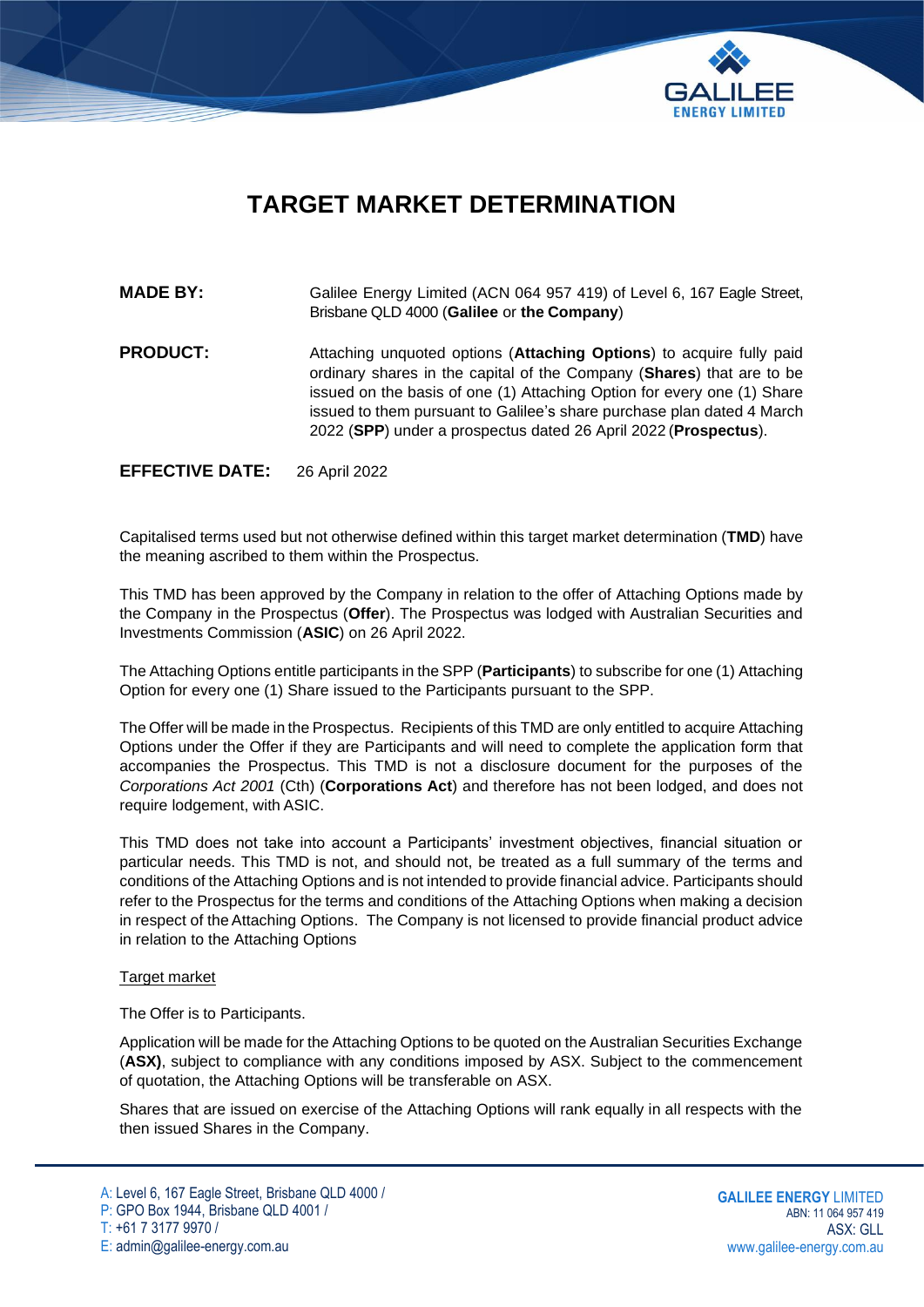The information below summarises the overall class of investors that fall within the target market for the Attaching Options.

The Company expects an investment in Attaching Options will be suitable to Participants, on the basis that they are likely to be investors who take a short to medium term outlook on their investment and are accustomed to making speculative investments in the mining exploration sector and who will be in a financial position to have sufficient available funds so as to facilitate an exercise of the Attaching Options over the period for which the Attaching Options can be exercised.

Investors with a short-term outlook for their investment will benefit from the ability to, prior to the 4 September 2023 expiry date (**Expiry Date**), trade the Attaching Options or the underlying Share on exercise of the Attaching Options should the exercise price be lower than the Share price at that time.

Investors with a medium term outlook will benefit from the ability to exercise the Attaching Options prior to the Expiry Date and increase their Shareholding and exposure to potential upside on the Shares of the Company into the future.

An exercise price is required to be paid to acquire Shares on the exercise of Attaching Options. As suchthe capacity to realise the underlying value of the Attaching Options could require that they be exercised on or before the Expiry Date. Investors in the target market will need be in a financial position to have sufficient available funds so as to facilitate an exercise of the Attaching Options prior to the Expiry Date. Prior to the Expiry Date, investor's ability to liquidate the Attaching Options may be limited by a lack of liquidity in the trading of the Company's securities and the price of the Shares.

While the Company does not have an established eligibility framework for investors such as age, expected return or volatility, it is expected that the target market of investors will be able to withstand potential fluctuations in the value of their investment and will be those who wish to obtain optionality for exposure to the Company's ongoing operations. The Attaching Options offer no income guarantee or capital protection for investors.

The Company considers that an investment in the Attaching Options is highly speculative, such that an investment in the Company may not be appropriate for an investor who would not be able to bear the loss of some or all of their investment. Investors should also have sufficient financial literacy and resources (including appropriate advisers) to understand and appreciate the potential risk of investing in the Company (including the Attaching Options) as an asset class generally and the more specific risks of investing in an ASX listed oil and gas exploration entity.

The Attaching Options are not suitable for investors:

- (a) requiring a tradeable instrument, as the Attaching Options will only be quoted on ASX subject to ASX approval and satisfaction of any associated conditions;
- (b) who are not seeking to have the potential to increase their investment in the Company; and
- (c) who do not understand and appreciate the risks of investing in options as an asset class generally and the more specific risks of investing in an ASX listed oil and gas exploration entity.

### Distribution conditions

The Offer of Attaching Options is made under the Prospectus to be sent to Participants, such Participants being persons who are or were shareholders of the Company having their address recorded in the Company's register of members as being in Australia or New Zealand as at 7:00pm (AEDT) 23 February 2022.

Therefore, the Offer includes jurisdictional conditions on eligibility. The Company will include a copy of this TMD on its website.

The Company considers that these distribution conditions will ensure that persons who invest in the Attaching Options will fall within the target market.

### Review triggers